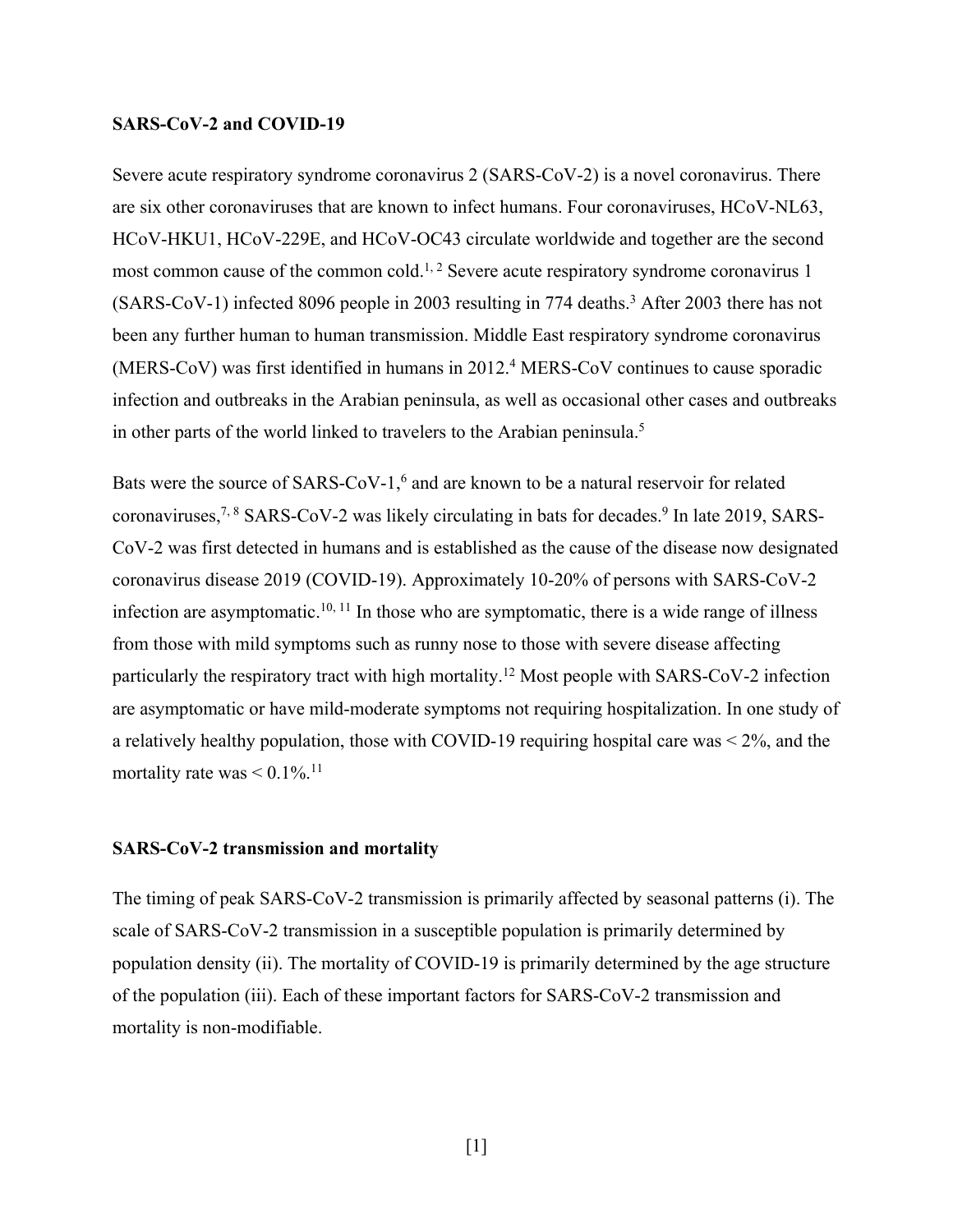### (i) The timing of peak SARS-CoV-2 transmission is primarily affected by seasonal patterns

The four human coronaviruses (OC43, 229E, NL63, HKU1) are known to have a seasonal pattern of increased transmission.<sup>1</sup> The peak of the transmission wave in the United States is in the coldest months of the year, usually January. SARS-CoV-2 transmission appears to have a similar seasonal pattern of transmission to the other seasonal human coronaviruses.<sup>13</sup> There are numerous studies that show climate (season) is one of the most important factors for SARS-CoV-2 transmission.<sup>14-26</sup> In general, colder temperatures and less humidity are associated with increased SARS-CoV-2 transmission.

# (ii) The scale of SARS-CoV-2 transmission is primarily determined by population density

The transmission of SARS-CoV-2 is strongly associated with population density, particularly population-weighted density.15-18, 24, 27-31 In the United States, incidence and mortality are ten times higher in the most densely populated areas compared to the least densely populated areas.32,33 The association between population density and SARS-CoV-2 transmission has been identified in Europe,<sup>34</sup> Italy,<sup>35</sup> India,<sup>36,37</sup> Argentina,<sup>38</sup> Turkey,<sup>39</sup> Algeria,<sup>40</sup> Brazil,<sup>22</sup> Japan,<sup>25</sup> and  $China.<sup>41</sup>$ 

This is also evident in Canada. Provinces with the highest population density (e.g. Ontario) tend to have the highest number of cases. Within provinces (e.g. Ontario), regions with the highest population density tend to have the highest number of cases (e.g. Toronto).

# (iii) The mortality of COVID-19 is primarily determined by the age structure of the population

Age is the most important risk factor for COVID-19 mortality. Compared to persons under age 40, persons over the age of 80 have a greater than 300 times chance of dying from COVID-19.<sup>42</sup> The infection fatality ratio (IFR) in persons over 80 is approximately 1000 times the IFR in those under 20.43 In Canada, 68% of deaths are in persons over 80, 87.5% of deaths are in persons over 70, and  $> 95\%$  of deaths are in persons over 60.<sup>13</sup>

The risk of death due to COVID-19 in persons under 60 is very small.<sup>44</sup> In Canada, there have been 1,010 COVID-19 related deaths in persons < 60 years old as of April 16, 2021.13 In Canada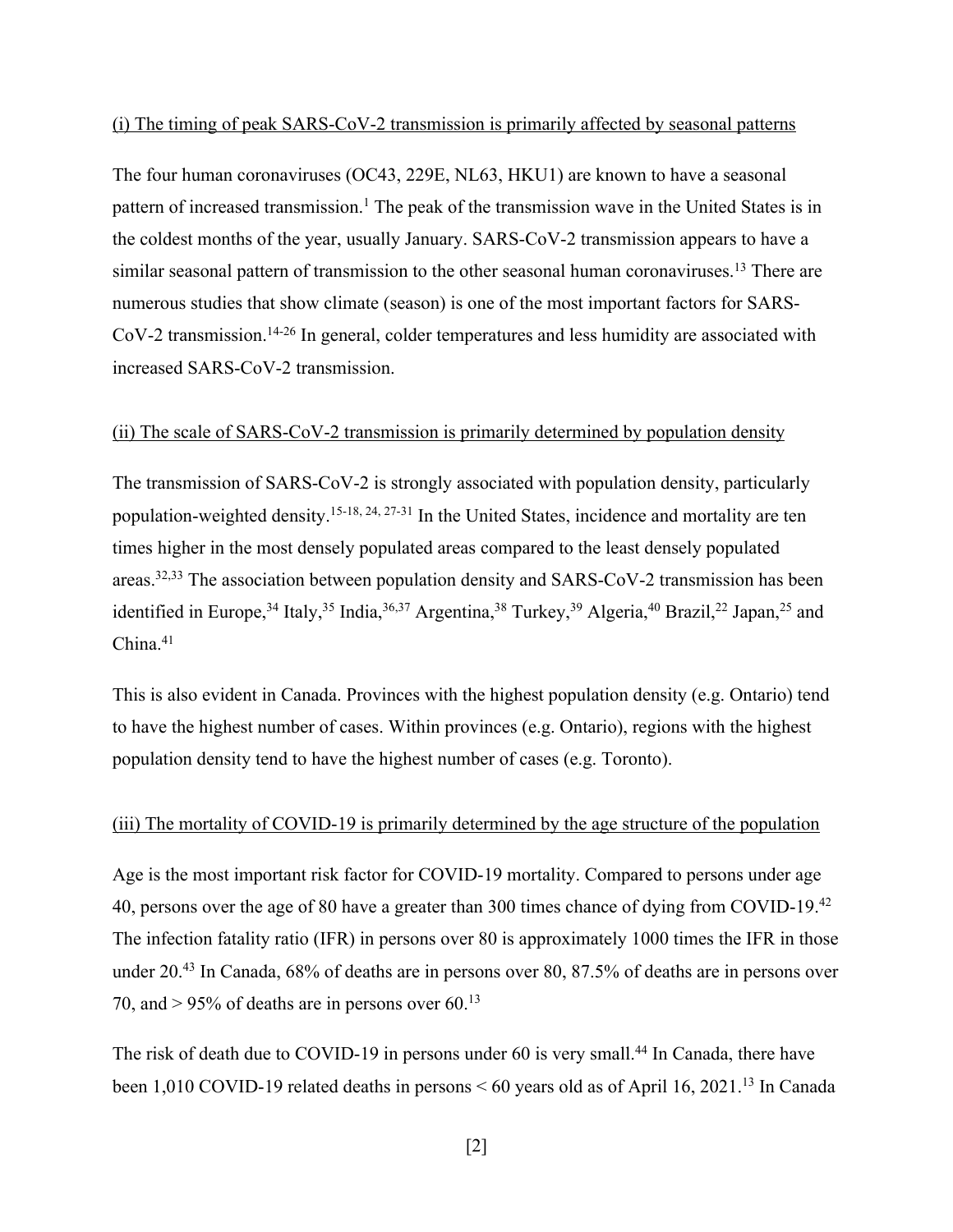in 2018 there were 1,191 motor vehicle fatalities in persons under 55.45 So, the risk of death due to COVID-19 in persons < 60 is less than the risk of death due to a motor vehicle fatality.

#### **Asymptomatic transmission**

A *British Medical Journal* editorial concisely summarizes the risk of asymptomatic transmission: "The transmission rates to contacts within a specific group (secondary attack rate) may be 3-25 times lower for people who are asymptomatic than for those with symptoms."46 This is consistent with the conclusions from several peer-reviewed systematic reviews and metaanalyses.47-50

To further exemplify the risk of asymptomatic transmission, it is useful to look specifically at a few large or comprehensive studies. A very large study in Wuhan China of 9,899,828 city residents found 300 asymptomatic cases but there were no positive tests amongst 1,174 close contacts of asymptomatic cases.<sup>51</sup> Similarly, a very thorough study of 100 cases from Taiwan, found that "none of the 9 asymptomatic case patients transmitted a secondary case."52

Household transmission is one of the most important modes of transmission. In a meta-analysis of household transmission, which included 54 studies and 77 758 participants,<sup>53</sup> transmission from asymptomatic cases was 0.7% compared to 18% transmission from symptomatic cases. In other words, symptomatic transmission was roughly 25 times higher than asymptomatic transmission.

Asymptomatic transmission does occur but the rates of transmission from asymptomatic persons is substantially less than from symptomatic persons and does not warrant being considered a significant contributor to the overall transmission burden.

# **Evidence for lockdown measures, such as physical/social distancing, to control SARS-CoV-2 transmission**

Almost all of the research done prior to 2020 examining the effectiveness of interventions such as avoiding crowding to control respiratory tract infections was done with influenza. Prior to 2020, social distancing was a term that included quarantine, school closures, work closures as well as avoiding crowding.<sup>54</sup>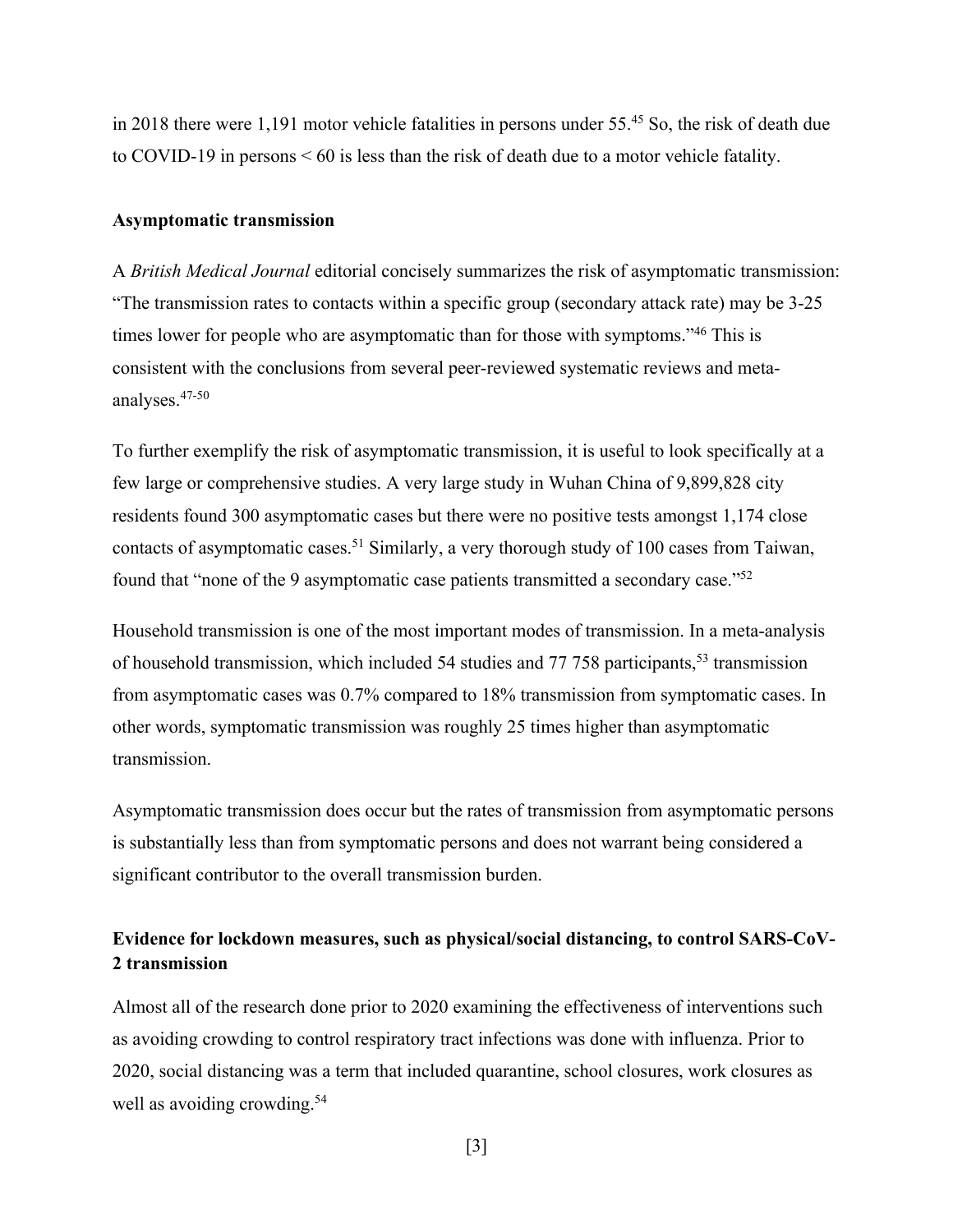As noted in a recent systemic review, "clear biological and epidemiologic rationale supports the potential effectiveness of social distancing measures"<sup>55</sup> in the control of viral respiratory tract infections. However, the actual evidence for avoiding crowding by the general public for the control of viral respiratory tract infections is negligible.

A 2019 WHO review<sup>54</sup> of non-pharmaceutical public health measures for mitigating the risk and impact of epidemic and pandemic influenza found only three studies<sup>56-58</sup> relevant to "avoiding" crowding". In all three studies the quality of evidence was rated as very low. Two of those studies were retrospective analysis of the 1918 pandemic<sup>56-57</sup>, both published in 2007. The limitations of studies done almost a century after an event should be self-evident, and hence the quality of that evidence is rated as very low. Importantly, in reference to "avoiding crowding" the WHO document notes:<sup>54</sup>

### *Ethical considerations*

In urban locations it can be difficult to avoid crowding without considerable social costs.

Modification, postponement or cancellation of mass gatherings may have cultural or religious considerations, in addition to public health aspects.

# *Knowledge gaps*

There are still major gaps in our understanding of person-to-person transmission dynamics. Reducing mass gatherings is likely to reduce transmission in the community, but the potential effects are difficult to predict with accuracy. Largescale RCTs [randomized controlled trials] are unlikely to be feasible.

A 2020 Cochrane systematic review<sup>59</sup> "found only one RCT [randomized controlled trial] of quarantine, and no trials of screening at entry ports or physical distancing [emphasis added]." Since there is a complete absence of high-quality evidence regarding physical distancing, the authors state: "Physical distancing represents another major research gap which needs to be addressed expediently, especially within the context of the COVID-19 pandemic setting as well as in future epidemic settings."59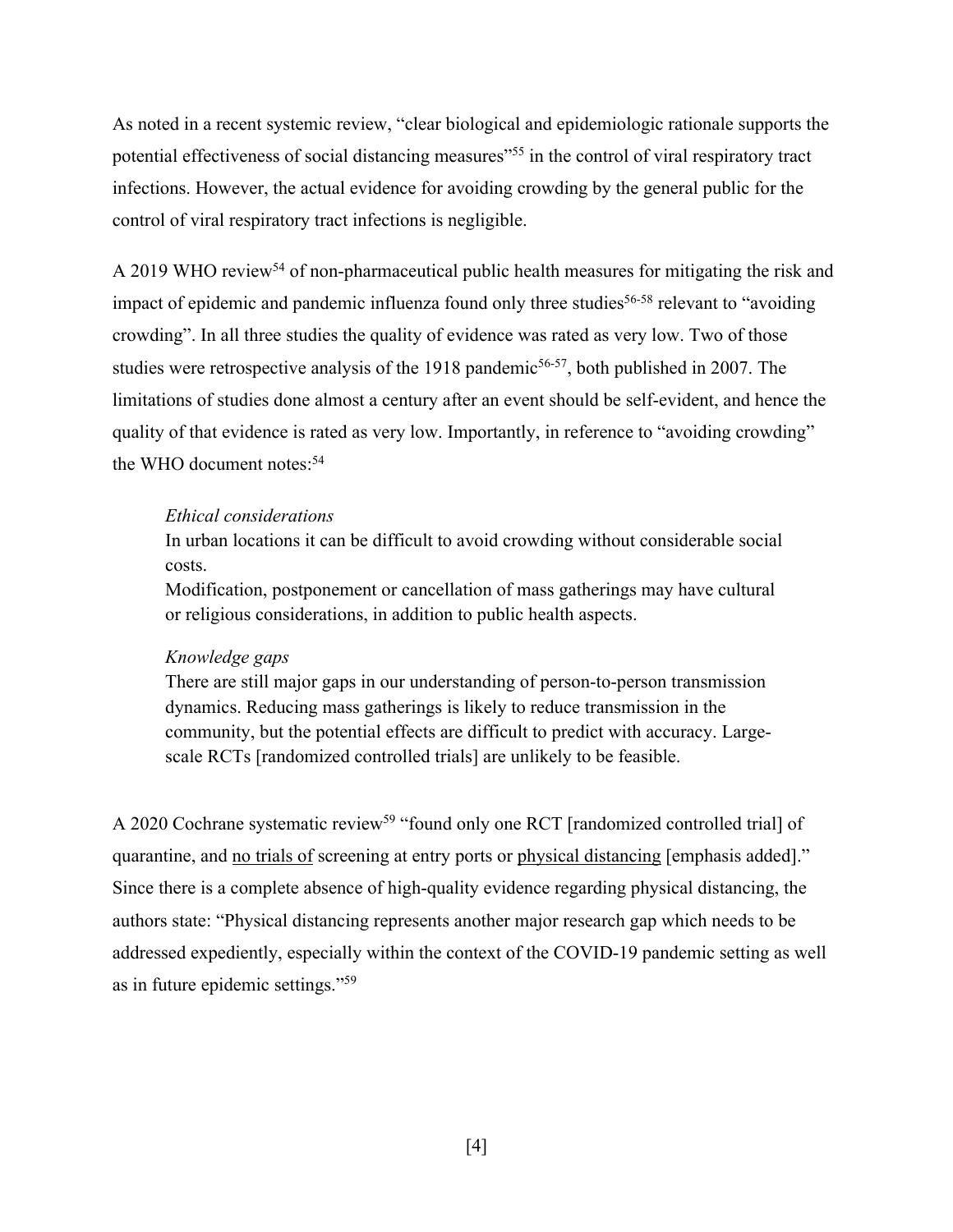In summary, there is an absence of high-quality evidence, such as randomized-controlled trials, that prove the effectiveness of lockdown measures to avoid crowding in particular groups or contexts.

# **Evidence for masks to prevent the spread of SARS-CoV-2**

In short, and as stated by the World Health Organization (WHO), "there is only limited and inconsistent scientific evidence to support the effectiveness of masking of healthy people in the community to prevent infection with respiratory viruses, including SARS-CoV-2".<sup>60</sup>

The best evidence for any medical intervention comes from large randomized controlled trials or meta-analysis of randomized trials. There are no randomized controlled trials or meta-analysis of randomized controlled trials that support the effectiveness of masking of healthy people in the community to prevent infection with respiratory viruses, including SARS-CoV-2.

There is only one published randomized controlled trial on the effectiveness of masking of healthy people in the community to prevent infection with SARS-CoV-2. That study found there was no significant difference in SARS-CoV-2 infection rates between those who wore masks and those who did not wear masks. $61$ 

Three recent meta-analyses show no benefit of masking healthy people in the community to prevent infection with respiratory viruses. Cochrane systematic reviews are widely recognized in the medical community as authoritative. A 2020 Cochrane meta-analysis of masks versus no masks in preventing viral respiratory illness found no difference in preventing influenza-like illness or laboratory confirmed illness.<sup>62</sup> Similarly, another meta-analysis published in 2020 showed that masks make no difference in preventing pandemic influenza in nonhealthcare settings.<sup>63</sup> Another meta-analysis by the WHO in 2019 also failed to show a substantial protective effect of face masks.<sup>64</sup>

When the analysis is limited to the strongest types of evidence (randomized trials and metaanalyses of randomized trials), there is no evidence that healthy persons wearing masks in nonhealthcare settings prevents the spread of SARS-CoV-2.

[5]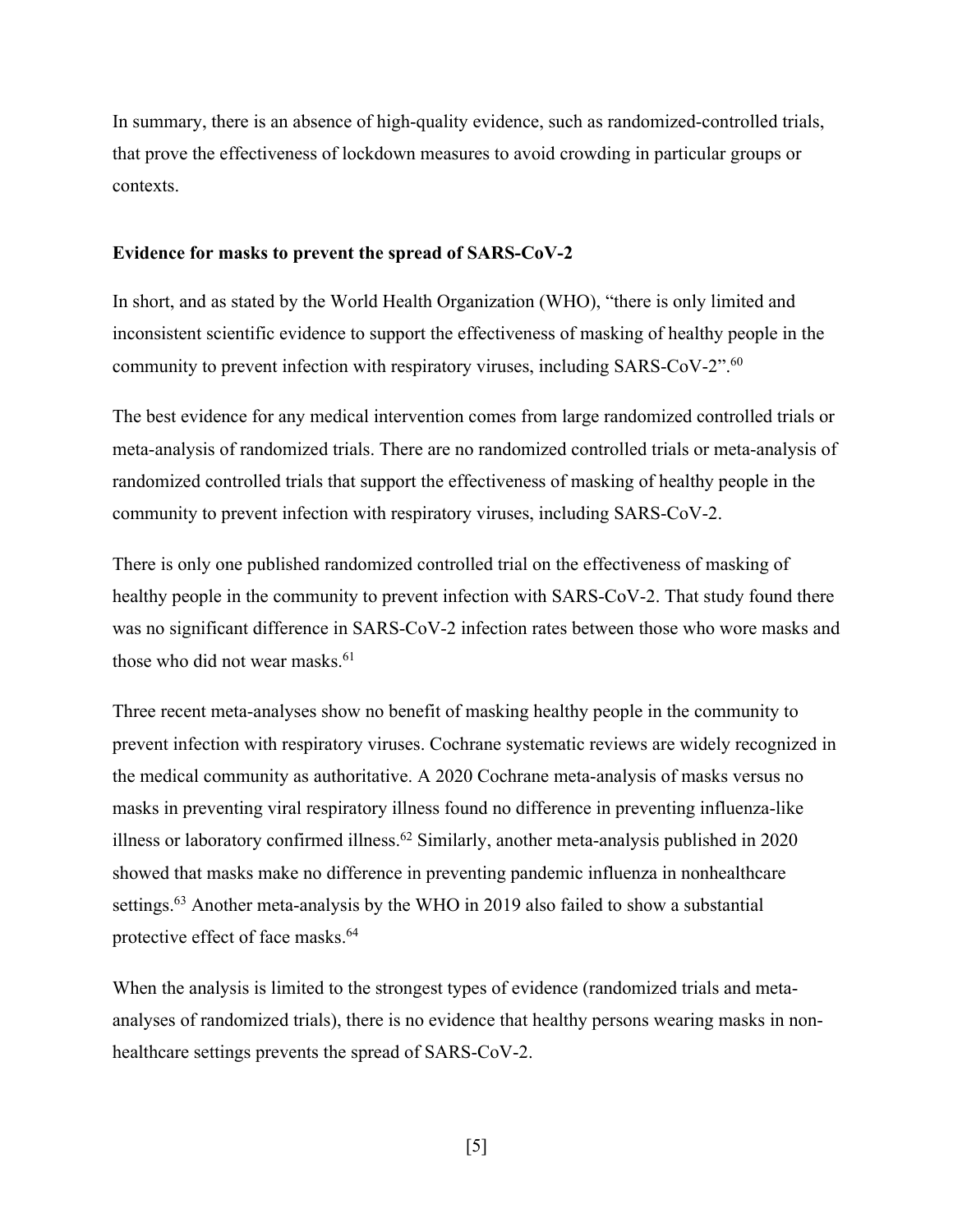In the absence of evidence from randomized controlled trials and meta-analyses, the WHO's report on masking from December 1, 2020<sup>60</sup> references a number of other types of studies that report to show that healthy persons wearing masks in non-healthcare settings prevents the spread of SARS-CoV-2. However, these studies have significant limitations that need to be considered.

The majority of the studies referenced by the WHO are ecological studies,  $65-86$  also called correlational studies. The ecological studies referenced by WHO compare mask use and COVID-19 rates between geographic region, such as country, state, or city. The descriptive analysis of these rates does not provide an evidentiary base for concluding causation. Ecological studies have "many methodologic problems that severely limit causal inference, including ecologic and cross-level bias, problems of confounder control, within-group misclassification, lack of adequate data, temporal ambiguity, collinearity, and migration across groups."87 The WHO report also acknowledges those studies "have important limitations to consider".  $60, 88-90$ 

Cohort studies,  $91$  case control,  $92-94$  and case series  $95-97$  are all referenced in the WHO document, but these study types are considered much weaker than randomized controlled trials or metaanalysis. Due to the limitation of the study designs, particularly bias and confounding, the true effect of masking is uncertain. Many of these studies also have limited generalizability. For example, a study looking at secondary transmission of SARS-CoV-2 in households<sup>91</sup> has limited generalizability to universal masking in the wider general public. The findings from case series of persons who traveled on the same flight<sup>95, 96</sup> cannot be generalized to universal masking.

Finally, a comment should be made on the study<sup>98</sup> by Chu et al. as that study is referenced by the WHO and has been widely cited in the media. As noted in the 2020 Cochrane review referenced above, the Chu et al. study "has been criticised for several reasons: use of an outdated 'Risk of bias' tool; inaccuracy of distance measures; and not adequately addressing multiple sources of bias, including recall and classification bias and in particular confounding. Confounding is very likely, as preventive behaviours such as mask use, social distancing, and hand hygiene are correlated behaviours, and hence any effect estimates are likely to be overly optimistic."62

In summary, there is "inconsistent scientific evidence to support the effectiveness of masking of healthy people in the community to prevent infection with respiratory viruses, including SARS-CoV-2".<sup>60</sup> Studies that support the effectiveness of masking are of poorer methodological quality

[6]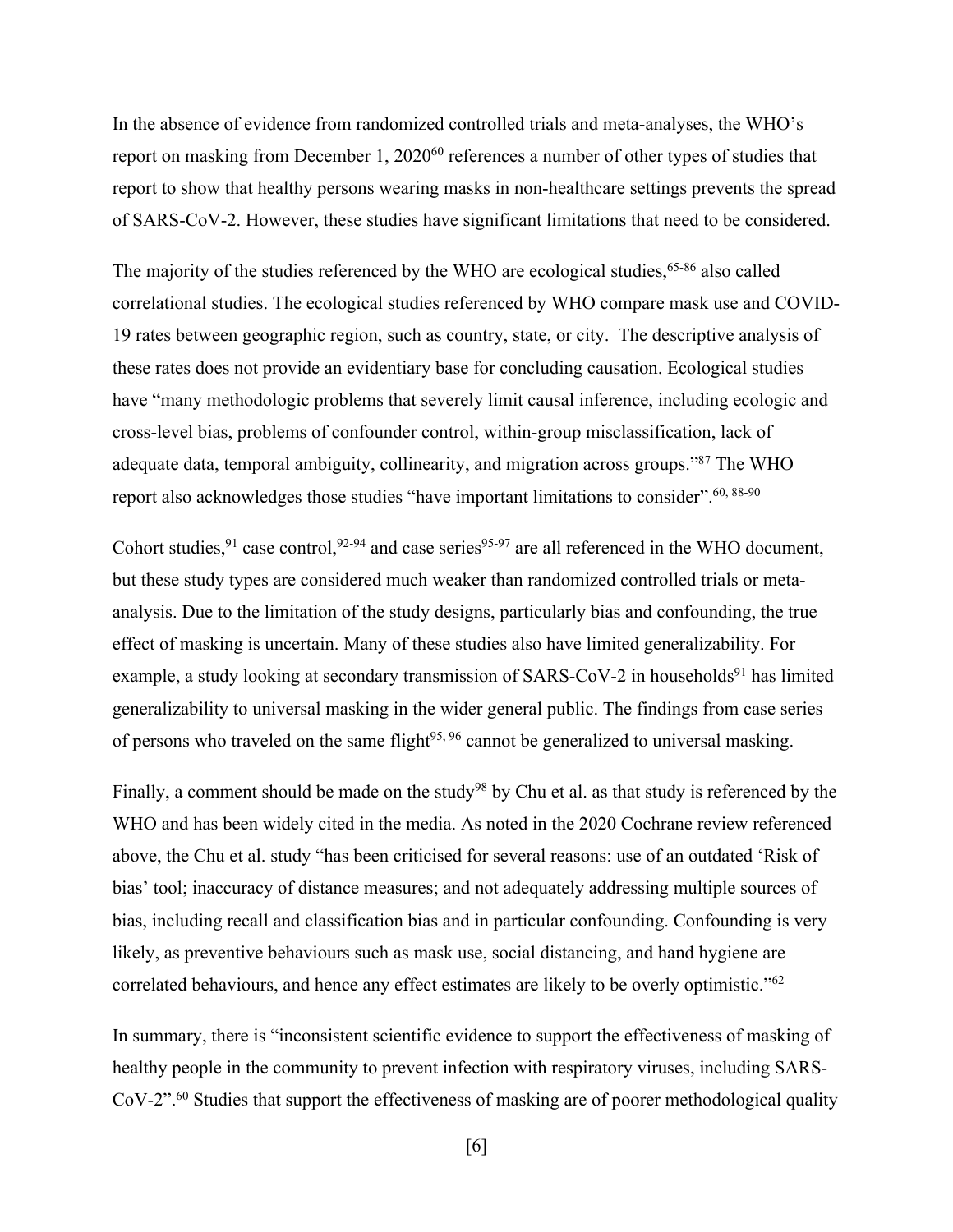and hence provide weaker evidence. Randomized controlled trial and meta-analysis, which provide stronger scientific evidence, do not support the effectiveness of masking of healthy people in the community to prevent infection with respiratory viruses, including SARS-CoV-2.

## **REFERENCES CITED**

- 1. Killerby ME, Biggs HM, Haynes A, Dahl RM, Mustaquim D, Gerber SI, Watson JT. Human coronavirus circulation in the United States 2014-2017. J Clin Virol. 2018 Apr;101:52-56.
- 2. Su S, Wong G, Shi W, Liu J, Lai ACK, Zhou J, Liu W, Bi Y, Gao GF. Epidemiology, Genetic Recombination, and Pathogenesis of Coronaviruses. Trends Microbiol. 2016 Jun;24(6):490-502.
- 3. https://www.who.int/publications/m/item/summary-of-probable-sars-cases-with-onset-of-illnessfrom-1-november-2002-to-31-july-2003
- 4. Dawson P, Malik MR, Parvez F, Morse SS. What Have We Learned About Middle East Respiratory Syndrome Coronavirus Emergence in Humans? A Systematic Literature Review. Vector Borne Zoonotic Dis. 2019 Mar;19(3):174-192.
- 5. https://www.who.int/health-topics/middle-east-respiratory-syndrome-coronavirus-mers#tab=tab\_1
- 6. de Wit E, van Doremalen N, Falzarano D, Munster VJ. SARS and MERS: recent insights into emerging coronaviruses. Nat Rev Microbiol. 2016 Aug;14(8):523-34.
- 7. Wang LF, Shi Z, Zhang S, Field H, Daszak P, Eaton BT. Review of bats and SARS. Emerg Infect Dis. 2006 Dec;12(12):1834-40.
- 8. Li W, Shi Z, Yu M, Ren W, Smith C, Epstein JH, Wang H, Crameri G, Hu Z, Zhang H, Zhang J, McEachern J, Field H, Daszak P, Eaton BT, Zhang S, Wang LF. Bats are natural reservoirs of SARSlike coronaviruses. Science. 2005 Oct 28;310(5748):676-9.
- 9. Boni MF, Lemey P, Jiang X, Lam TT, Perry BW, Castoe TA, Rambaut A, Robertson DL. Evolutionary origins of the SARS-CoV-2 sarbecovirus lineage responsible for the COVID-19 pandemic. Nat Microbiol. 2020 Nov;5(11):1408-1417.
- 10. Arons MM, Hatfield KM, Reddy SC, Kimball A, James A, Jacobs JR, Taylor J, Spicer K, Bardossy AC, Oakley LP, Tanwar S, Dyal JW, Harney J, Chisty Z, Bell JM, Methner M, Paul P, Carlson CM, McLaughlin HP, Thornburg N, Tong S, Tamin A, Tao Y, Uehara A, Harcourt J, Clark S, Brostrom-Smith C, Page LC, Kay M, Lewis J, Montgomery P, Stone ND, Clark TA, Honein MA, Duchin JS, Jernigan JA; Public Health–Seattle and King County and CDC COVID-19 Investigation Team.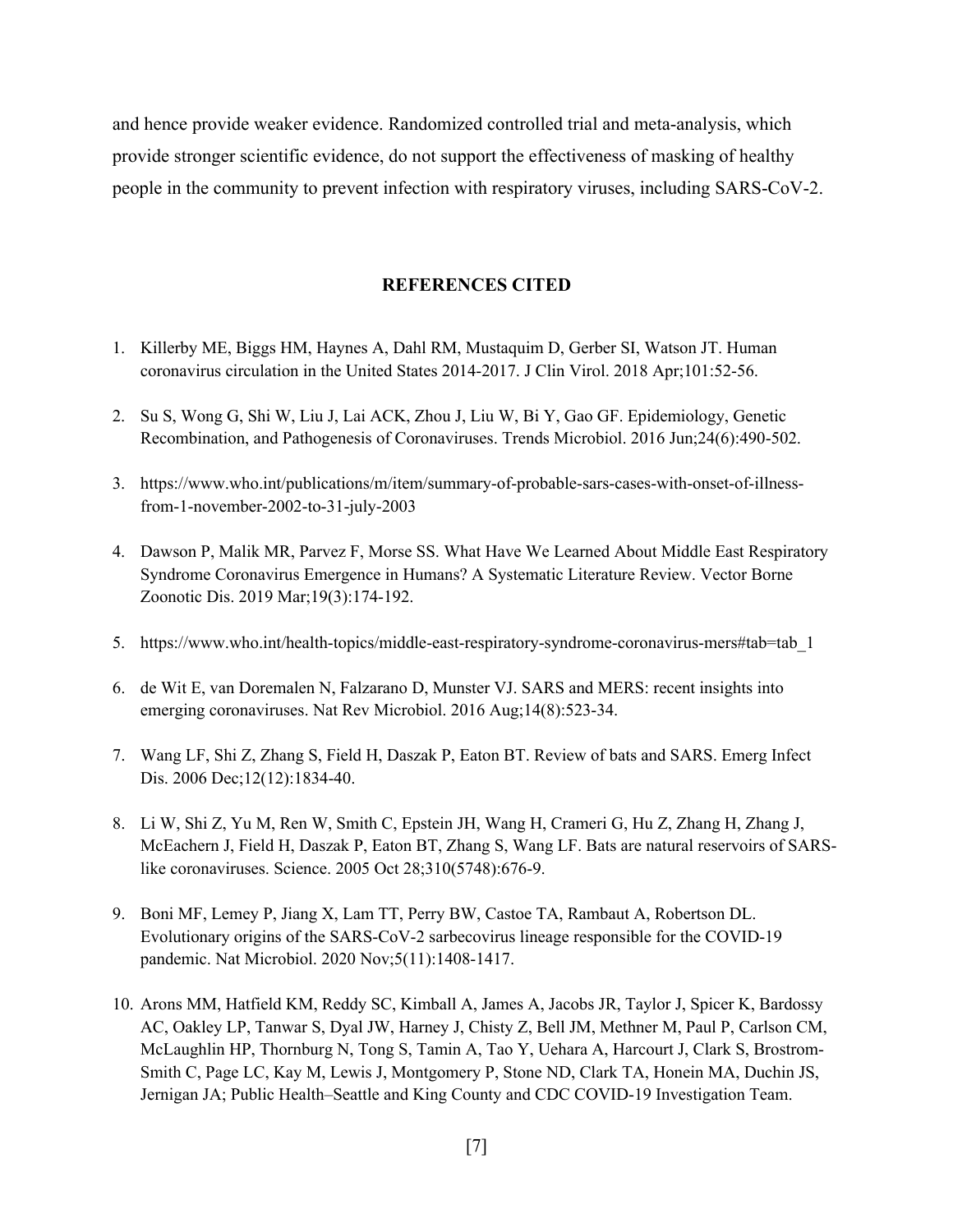Presymptomatic SARS-CoV-2 Infections and Transmission in a Skilled Nursing Facility. N Engl J Med. 2020 May 28;382(22):2081-2090.

- 11. Kasper MR, Geibe JR, Sears CL, Riegodedios AJ, Luse T, Von Thun AM, McGinnis MB, Olson N, Houskamp D, Fenequito R, Burgess TH, Armstrong AW, DeLong G, Hawkins RJ, Gillingham BL. An Outbreak of Covid-19 on an Aircraft Carrier. N Engl J Med. 2020 Dec 17;383(25):2417-2426.
- 12. Berlin DA, Gulick RM, Martinez FJ. Severe Covid-19. N Engl J Med. 2020 Dec 17;383(25):2451- 2460.
- 13. Coronavirus disease 2019 (COVID-19): Epidemiology update https://health-infobase.canada.ca/covid-19/epidemiological-summary-covid-19-cases.html
- 14. Benedetti F, Pachetti M, Marini B, Ippodrino R, Gallo RC, Ciccozzi M, Zella D. Inverse correlation between average monthly high temperatures and COVID-19-related death rates in different geographical areas. J Transl Med. 2020 Jun 23;18(1):251.
- 15. Spada A, Tucci FA, Ummarino A, Ciavarella PP, Calà N, Troiano V, Caputo M, Ianzano R, Corbo S, de Biase M, Fascia N, Forte C, Gambacorta G, Maccione G, Prencipe G, Tomaiuolo M, Tucci A. Structural equation modeling to shed light on the controversial role of climate on the spread of SARS-CoV-2. Sci Rep. 2021 Apr 16;11(1):8358.
- 16. Castilla J, Fresán U, Trobajo-Sanmartín C, Guevara M. Altitude and SARS-CoV-2 Infection in the First Pandemic Wave in Spain. Int J Environ Res Public Health. 2021 Mar 4;18(5):2578.
- 17. Afshordi N, Holder B, Bahrami M, Lichtblau D. Diverse local epidemics reveal the distinct effects of population density, demographics, climate, depletion of susceptibles, and intervention in the first wave of COVID-19 in the United States. https://arxiv.org/pdf/2007.00159.pdf
- 18. Riley P, Riley A, Turtle J, Ben-Nun M. COVID-19 Deaths: Which Explanatory Variables Matter the Most? https://www.medrxiv.org/content/10.1101/2020.06.11.20129007v1.abstract
- 19. Coro G. A global-scale ecological niche model to predict SARS-CoV-2 coronavirus infection rate. Ecol Modell. 2020 Sep 1;431:109187.
- 20. Tzampoglou P, Loukidis D. Investigation of the Importance of Climatic Factors in COVID-19 Worldwide Intensity. Int J Environ Res Public Health. 2020 Oct 22;17(21):7730.
- 21. Vantarakis A, Chatziprodromidou I, Apostolou T. COVID-19 and Environmental factors. PRISMAcompliant systematic review. https://www.medrxiv.org/content/10.1101/2020.05.10.20069732v1.abstract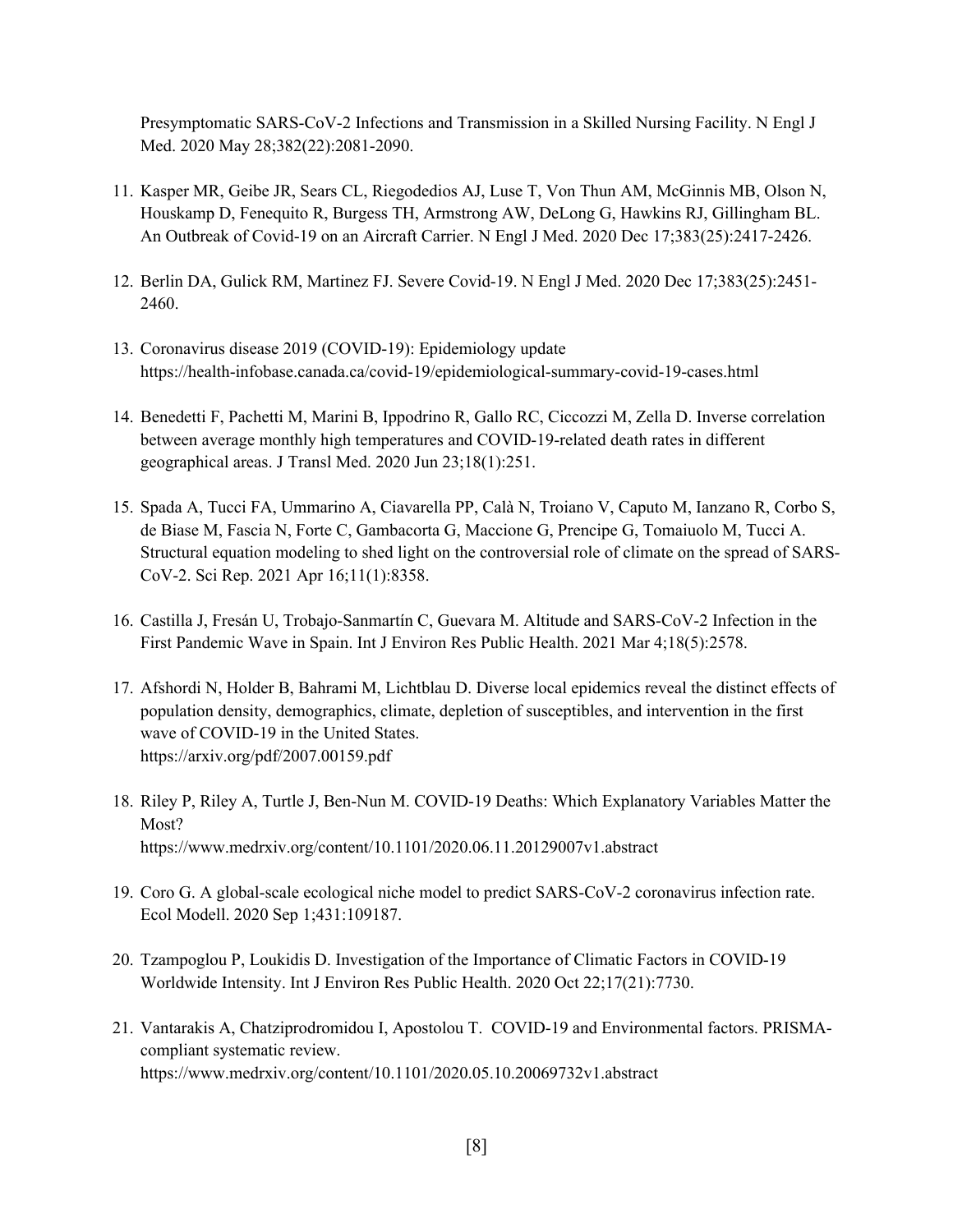- 22. Pequeno P, Mendel B, Rosa C, Bosholn M, Souza JL, Baccaro F, Barbosa R, Magnusson W. Air transportation, population density and temperature predict the spread of COVID-19 in Brazil. PeerJ. 2020 Jun 3;8:e9322.
- 23. Liu J, Zhou J, Yao J, Zhang X, Li L, Xu X, He X, Wang B, Fu S, Niu T, Yan J, Shi Y, Ren X, Niu J, Zhu W, Li S, Luo B, Zhang K. Impact of meteorological factors on the COVID-19 transmission: A multi-city study in China. Sci Total Environ. 2020 Jul 15;726:138513.
- 24. Diao Y, Kodera S, Anzai D, Gomez-Tames J, Rashed EA, Hirata A. Influence of population density, temperature, and absolute humidity on spread and decay durations of COVID-19: A comparative study of scenarios in China, England, Germany, and Japan. One Health. 2020 Dec 11;12:100203.
- 25. Rashed EA, Kodera S, Gomez-Tames J, Hirata A. Influence of Absolute Humidity, Temperature and Population Density on COVID-19 Spread and Decay Durations: Multi-Prefecture Study in Japan. Int J Environ Res Public Health. 2020 Jul 24;17(15):5354.
- 26. Byun WS, Heo SW, Jo G, Kim JW, Kim S, Lee S, Park HE, Baek JH. Is coronavirus disease (COVID-19) seasonal? A critical analysis of empirical and epidemiological studies at global and local scales. Environ Res. 2021 Mar 9;196:110972.
- 27. Chen K, Li Z. The spread rate of SARS-CoV-2 is strongly associated with population density. J Travel Med. 2020 Dec 23;27(8)
- 28. Ives AR, Bozzuto C. Estimating and explaining the spread of COVID-19 at the county level in the USA. Commun Biol. 2021 Jan 5;4(1):60.
- 29. Sy KTL, White LF, Nichols BE. Population density and basic reproductive number of COVID-19 across United States counties. https://www.medrxiv.org/content/10.1101/2020.06.12.20130021v1.full.pdf
- 30. Hass FS, Jokar Arsanjani J. The Geography of the Covid-19 Pandemic: A Data-Driven Approach to Exploring Geographical Driving Forces. Int J Environ Res Public Health.
- 31. Al-Gahtani, S., Shoukri, M. and Al-Eid, M. (2021) Predictors of the Aggregate of COVID-19 Cases and Its Case-Fatality: A Global Investigation Involving 120 Countries. Open Journal of Statistics, 11, 259-277.
- 32. Rubin D, Huang J, Fisher BT, Gasparrini A, Tam V, Song L, Wang X, Kaufman J, Fitzpatrick K, Jain A, Griffis H, Crammer K, Morris J, Tasian G. Association of Social Distancing, Population Density, and Temperature With the Instantaneous Reproduction Number of SARS-CoV-2 in Counties Across the United States. JAMA Netw Open. 2020 Jul 1;3(7):e2016099.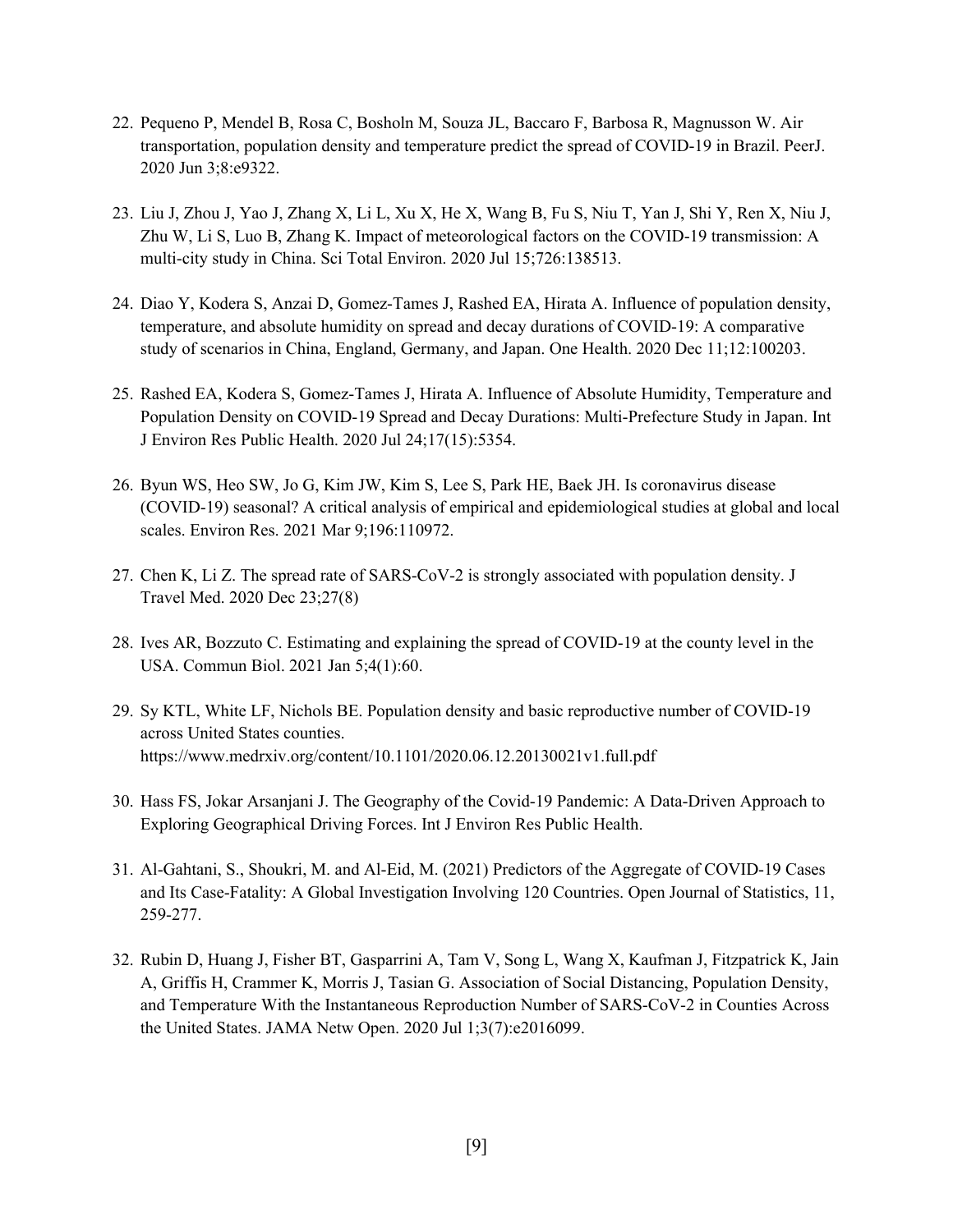- 33. Anand S, Montez-Rath M, Han J, Bozeman J, Kerschmann R, Beyer P, Parsonnet J, Chertow GM. Prevalence of SARS-CoV-2 antibodies in a large nationwide sample of patients on dialysis in the USA: a cross-sectional study. Lancet. 2020 Sep 25;396(10259):1335-44.
- 34. Garland P, Babbitt D, Bondarenko M, Sorichetta A, Tatem AJ, Johnson O. The COVID-19 pandemic as experienced by the individual. https://arxiv.org/pdf/2005.01167.pdf
- 35. Ilardi A, Chieffi S, Iavarone A, Ilardi CR. SARS-CoV-2 in Italy: Population Density Correlates with Morbidity and Mortality. Jpn J Infect Dis. 2021 Jan 22;74(1):61-64.
- 36. Malani A, Shah D, Kang G, Lobo GN, Shastri J, Mohanan M, Jain R, Agrawal S, Juneja S, Imad S, Kolthur-Seetharam U. Seroprevalence of SARS-CoV-2 in slums versus non-slums in Mumbai, India. Lancet Glob Health. 2021 Feb;9(2):e110-e111.
- 37. Bhadra A, Mukherjee A, Sarkar K. Impact of population density on Covid-19 infected and mortality rate in India. Model Earth Syst Environ. 2020 Oct 14:1-7.
- 38. Macchia A, Ferrante D, Battistella G, Mariani J, González Bernaldo de Quirós F. COVID-19 among the inhabitants of the slums in the city of Buenos Aires: a population-based study. BMJ Open. 2021 Jan 20;11(1):e044592.
- 39. Baser O. Population density index and its use for distribution of Covid-19: A case study using Turkish data. Health Policy. 2021 Feb;125(2):148-154.
- 40. Kadi N, Khelfaoui M. Population density, a factor in the spread of COVID-19 in Algeria: statistic study. Bull Natl Res Cent. 2020;44(1):138.
- 41. Copiello S, Grillenzoni C. The spread of 2019-nCoV in China was primarily driven by population density. Comment on "Association between short-term exposure to air pollution and COVID-19 infection: Evidence from China" by Zhu et al. Sci Total Environ. 2020 Nov 20;744:141028.
- 42. Williamson EJ, Walker AJ, Bhaskaran K, Bacon S, Bates C, Morton CE, Curtis HJ, Mehrkar A, Evans D, Inglesby P, Cockburn J, McDonald HI, MacKenna B, Tomlinson L, Douglas IJ, Rentsch CT, Mathur R, Wong AYS, Grieve R, Harrison D, Forbes H, Schultze A, Croker R, Parry J, Hester F, Harper S, Perera R, Evans SJW, Smeeth L, Goldacre B. Factors associated with COVID-19-related death using OpenSAFELY. Nature. 2020 Aug;584(7821):430-436.
- 43. Verity R, Okell LC, Dorigatti I, Winskill P, Whittaker C, Imai N, Cuomo-Dannenburg G, Thompson H, Walker PGT, Fu H, Dighe A, Griffin JT, Baguelin M, Bhatia S, Boonyasiri A, Cori A, Cucunubá Z, FitzJohn R, Gaythorpe K, Green W, Hamlet A, Hinsley W, Laydon D, Nedjati-Gilani G, Riley S, van Elsland S, Volz E, Wang H, Wang Y, Xi X, Donnelly CA, Ghani AC, Ferguson NM. Estimates of the severity of coronavirus disease 2019: a model-based analysis. Lancet Infect Dis. 2020 Jun;20(6):669-677.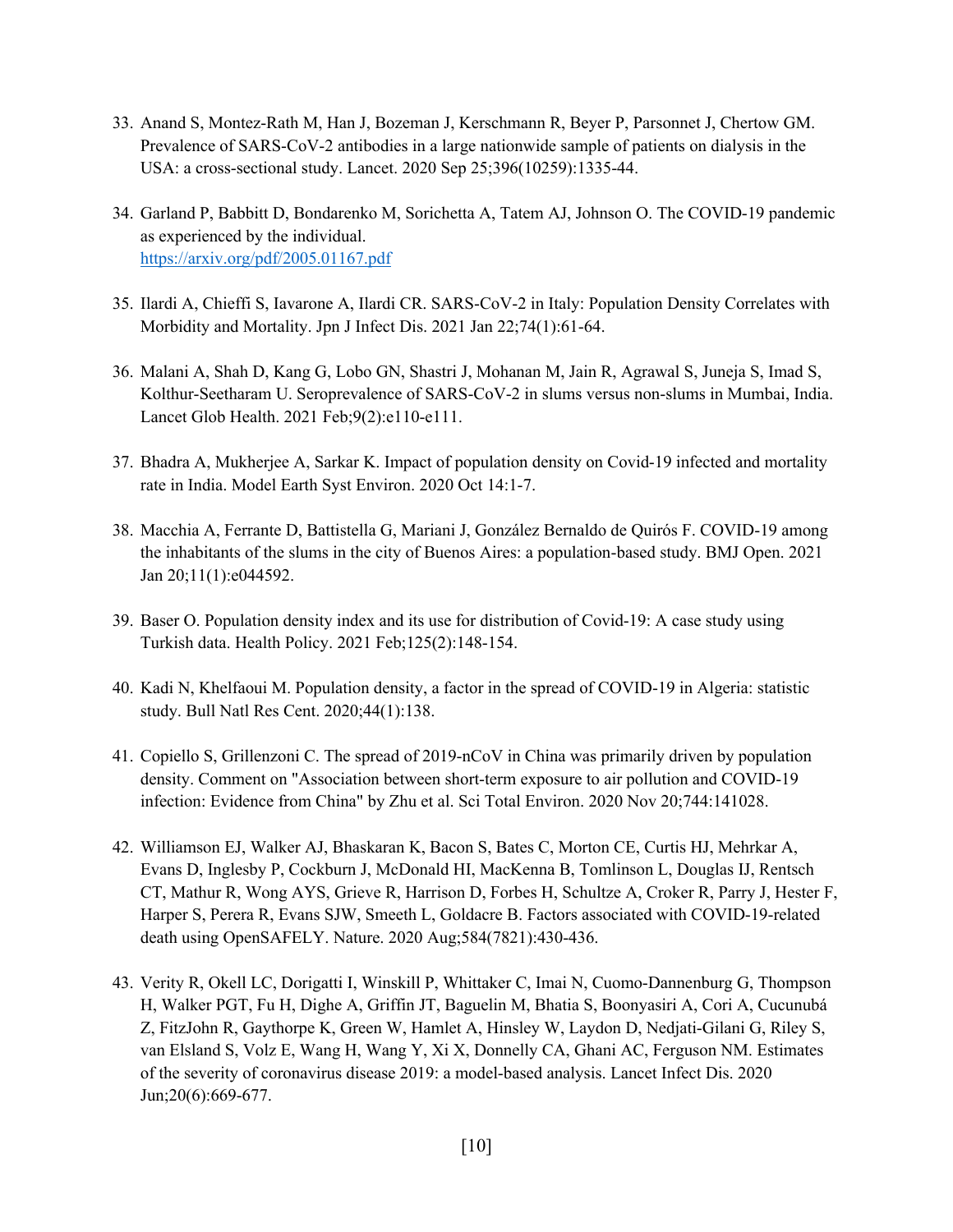- 44. Ioannidis JPA, Axfors C, Contopoulos-Ioannidis DG. Population-level COVID-19 mortality risk for non-elderly individuals overall and for non-elderly individuals without underlying diseases in pandemic epicenters. Environ Res. 2020 Sep;188:109890.
- 45. https://tc.canada.ca/en/road-transportation/motor-vehicle-safety/canadian-motor-vehicle-trafficcollision-statistics-2018
- 46. Pollack AM, Lancaster J. Asymptomatic transmission of covid-19. BMJ. 2020;371:m4851.
- 47. Buitrago-Garcia D, Egli-Gany D, Counotte MJ, Hossmann S, Imeri H, Ipekci AM, Salanti G, Low N. Occurrence and transmission potential of asymptomatic and presymptomatic SARS-CoV-2 infections: A living systematic review and meta-analysis. PLoS Med. 2020 Sep 22;17(9):e1003346.
- 48. Byambasuren O, Cardona M, Bell K, Clark J, McLaws M-L, Glasziou P. Estimating the extent of asymptomatic COVID-19 and its potential for community transmission: Systematic review and metaanalysis. JAMMI. 5.4, 2020. 223-234.
- 49. Koh WC, Naing L, Chaw L, Rosledzana MA, Alikhan MF, Jamaludin SA, Amin F, Omar A, Shazli A, Griffith M, Pastore R, Wong J. What do we know about SARS-CoV-2 transmission? A systematic review and meta-analysis of the secondary attack rate and associated risk factors. PLoS One. 2020 Oct 8;15(10):e0240205.
- 50. Qiu X, Nergiz AI, Maraolo AE, Bogoch II, Low N, Cevik M. Defining the role of asymptomatic and pre-symptomatic SARS-CoV-2 transmission - a living systematic review. Clin Microbiol Infect. 2021 Jan 20:S1198-743X(21)00038-0.
- 51. Cao S, Gan Y, Wang C, Bachmann M, Wei S, Gong J, Huang Y, Wang T, Li L, Lu K, Jiang H, Gong Y, Xu H, Shen X, Tian Q, Lv C, Song F, Yin X, Lu Z. Post-lockdown SARS-CoV-2 nucleic acid screening in nearly ten million residents of Wuhan, China. Nat Commun. 2020 Nov 20;11(1):5917.
- 52. Cheng HY, Jian SW, Liu DP, Ng TC, Huang WT, Lin HH; Taiwan COVID-19 Outbreak Investigation Team. Contact Tracing Assessment of COVID-19 Transmission Dynamics in Taiwan and Risk at Different Exposure Periods Before and After Symptom Onset. JAMA Intern Med. 2020 Sep 1;180(9):1156-1163.
- 53. Madewell ZJ, Yang Y, Longini IM Jr, Halloran ME, Dean NE. Household Transmission of SARS-CoV-2: A Systematic Review and Meta-analysis. JAMA Netw Open. 2020 Dec 1;3(12):e2031756.
- 54. Non-pharmaceutical public health measures for mitigating the risk and impact of epidemic and pandemic influenza; 2019 https://apps.who.int/iris/bitstream/handle/10665/329439/WHO-WHE-IHM-GIP-2019.1-eng.pdf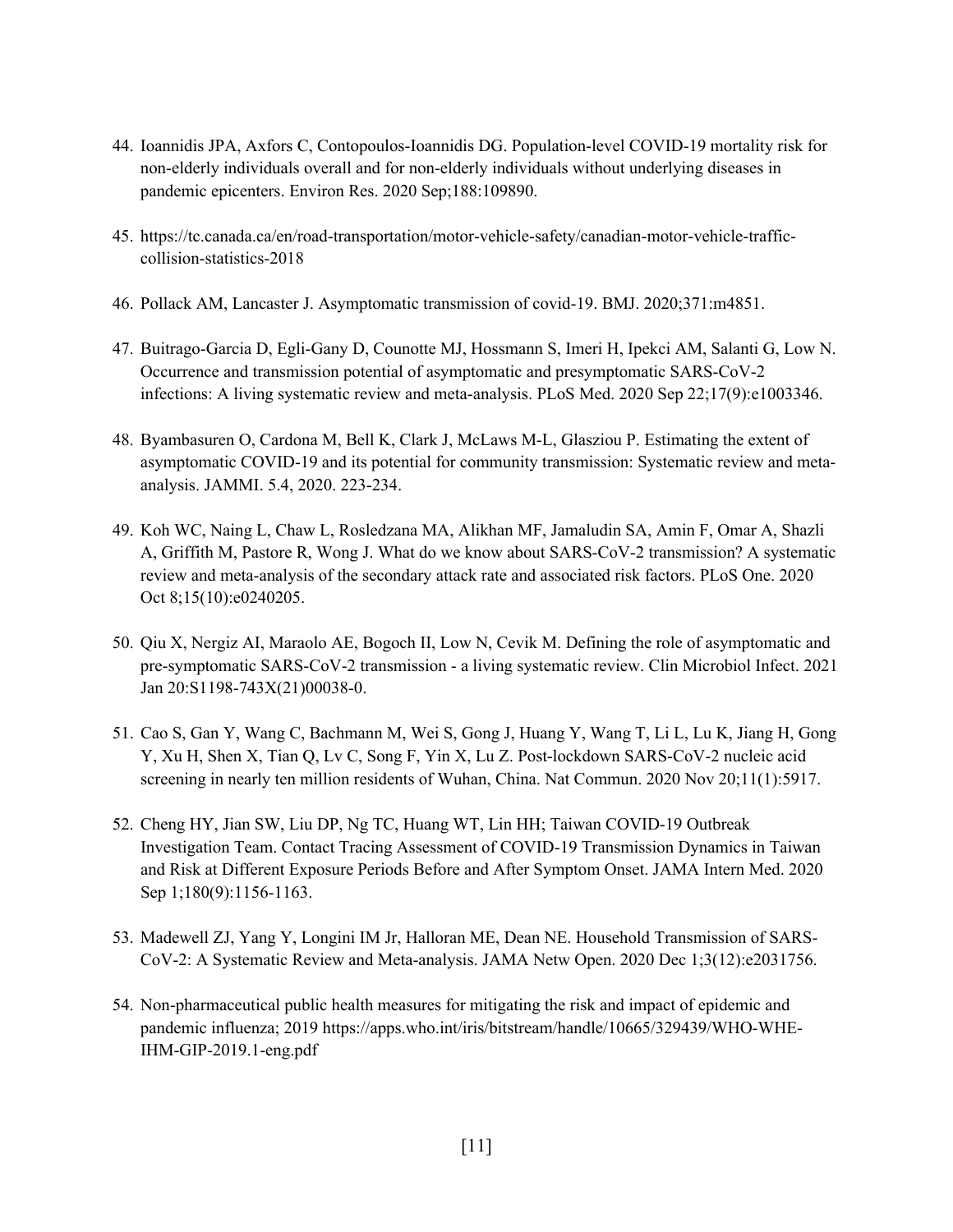- 55. Fong MW, Gao H,1, Wong JY, Xiao J, Shiu EYC, Ryu S, Cowling BJ. Nonpharmaceutical Measures for Pandemic Influenza in Nonhealthcare Settings - Social Distancing Measures. Emerg Infect Dis. 2020 May;26(5):976-984.
- 56. Hatchett RJ, Mecher CE, Lipsitch M. Public health interventions and epidemic intensity during the 1918 influenza pandemic. Proc Natl Acad Sci U S A. 2007;104(18):7582–7.
- 57. Markel H, Lipman HB, Navarro JA, Sloan A, Michalsen JR, Stern AM et al. Nonpharmaceutical interventions implemented by US cities during the 1918-1919 influenza pandemic. JAMA. 2007;298(6):644–54.
- 58. Staff M, Torres MI. An influenza outbreak among pilgrims sleeping at a school without purpose built overnight accommodation facilities. Commun Dis Intell Q Rep. 2011;35(1):10–5.
- 59. Jefferson T DMC, Dooley L, Ferroni E, Al-Ansary LA, Bawazeer GA, et al. Physical interventions to interrupt or reduce the spread of respiratory viruses. Cochrane Database of Systematic Reviews 2020;(11):CD006207.
- 60. World Health Organization. Mask use in the context of COVID-19. Interim guidance. 1 December 2020. WHO reference number: WHO/2019-nCoV/IPC\_Masks/2020.5 https://www.who.int/publications/i/item/advice-on-the-use-of-masks-in-the-community-during-homecare-and-in-healthcare-settings-in-the-context-of-the-novel-coronavirus-(2019-ncov)-outbreak
- 61. Bundgaard H, J. B, Raaschou-Pedersen D, von Buchwald C, Todsen T, Norsk J. Effectiveness of Adding a Mask Recommendation to Other Public Health Measures to Prevent SARS-CoV-2 Infection in Danish Mask Wearers. Ann Intern Med. 2020.
- 62. Jefferson T DMC, Dooley L, Ferroni E, Al-Ansary LA, Bawazeer GA, et al. Physical interventions to interrupt or reduce the spread of respiratory viruses. Cochrane Database of Systematic Reviews 2020;(11):CD006207.
- 63. Xiao J, Shiu EYC, Gao H, Wong JY, Fong MW, Ryu S, Cowling BJ. Nonpharmaceutical measures for pandemic influenza in nonhealthcare settings - personal protective and environmental measures. Emerging Infectious Diseases 2020;26(5):967-75.
- 64. Non-pharmaceutical public health measures for mitigating the risk and impact of epidemic and pandemic influenza; 2019 https://apps.who.int/iris/bitstream/handle/10665/329439/WHO-WHE-IHM-GIP-2019.1-eng.pdf (accessed January 28, 2021)
- 65. Chiang CH, Chiang CH, Chiang CH, Chen YC. The Practice of Wearing Surgical Masks during the COVID-19 Pandemic. Emerg Infect Dis. 2020;26(8):1962.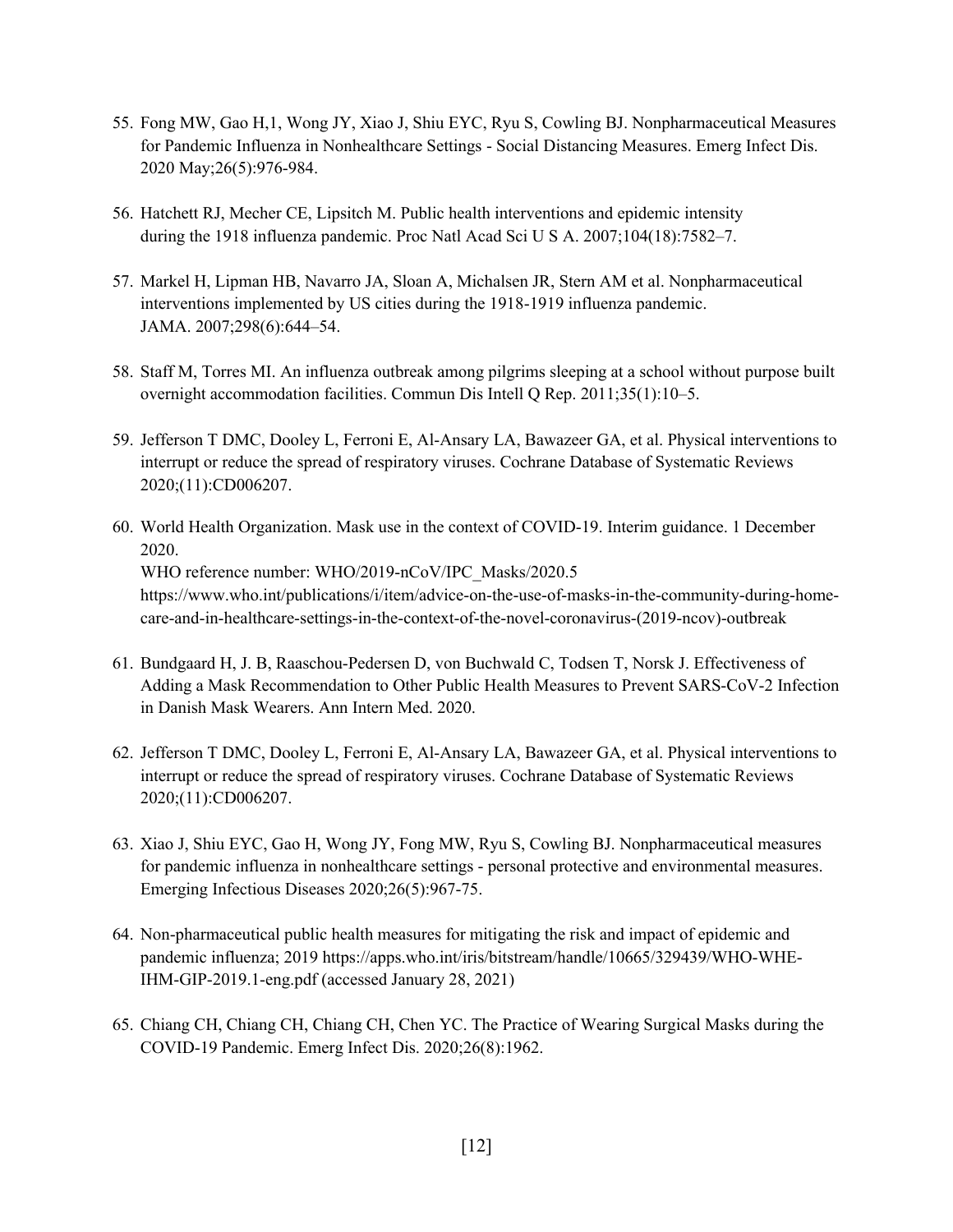- 66. Cheng VC, Wong SC, Chuang VW, So SY, Chen JH, Sridhar S, et al. The role of community-wide wearing of face mask for control of coronavirus disease 2019 (COVID-19) epidemic due to SARS-CoV-2. J Infect. 2020;81(1):107-14.
- 67. Bo Y, Guo C, Lin C, et al. Effectiveness of non-pharmaceutical interventions on COVID-19 transmission in 190 countries from 23 January to 13 April 2020. Int J Infect Dis. 2020; 102: 247–253.
- 68. Lyu W, Wehby GL. Community Use Of Face Masks And COVID-19: Evidence From A Natural Experiment Of State Mandates In The US. Health Aff (Millwood). 2020;39(8):1419-25.
- 69. Gallaway MS, Rigler J, Robinson S, Herrick K, Livar E, Komatsu KK, et al. Trends in COVID-19 Incidence After Implementation of Mitigation Measures - Arizona, January 22-August 7, 2020. MMWR Morb Mortal Wkly Rep. 2020;69(40):1460-3.
- 70. Rader B, White LF, Burns MR, Chen J, Brilliant J, Cohen J, et al. Mask Wearing and Control of SARS-CoV-2 Transmission in the United States. MedRxiv. 2020. doi: 10.1101/2020.08.23.20078964.
- 71. Matzinger P, Skinner J. Strong impact of closing schools, closing bars and wearing masks during the Covid-19 pandemic: results from a simple and revealing analysis. MedRxiv. 2020. doi: 10.1101/2020.09.26.20202457.
- 72. Kenyon C. Widespread use of face masks in public may slow the spread of SARS CoV-2: 1 an ecological study. MedRxiv. 2020. doi: 10.1101/2020.03.31.20048652.
- 73. Leffler CT, Ing E, Lykins JD, Hogan MC, McKeown CA, Grzybowski A. Association of Countrywide Coronavirus Mortality with Demographics, Testing, Lockdowns, and Public Wearing of Masks. Am J Trop Med Hyg. 2020. doi: 10.4269/ajtmh.20-1015.
- 74. Lan F-Y, Christophi C, Buley J, Lliaki E, Bruno-Murtha L, Sayah A, et al. Effects of universal masking on Massachusetts healthcare workers' COVID-19 incidence. MedRxiv. 2020. doi: 10.1101/2020.08.09.20171173.
- 75. Aravindakshan A, Boehnke J, Gholami E, Nayak A. Mask-Wearing During the COVID-19 Pandemic. MedRxiv. 2020. doi: 10.1101/2020.09.11.20192971.
- 76. Pletz M, Steiner A, Kesselmeier M, Loeffler B, Trommer S, Weis S, et al. Impact of universal masking in health care and community on SARS-CoV-2 spread. MedRxiv. 2020. doi: 10.1101/2020.09.02.20187021.
- 77. Fortaleza C, et al. Impact of nonpharmaceutical governmental strategies for prevention and control of COVID-19 in São Paulo State, Brazil. MedRxiv. 2020. doi: 10.1101/2020.08.23.20180273.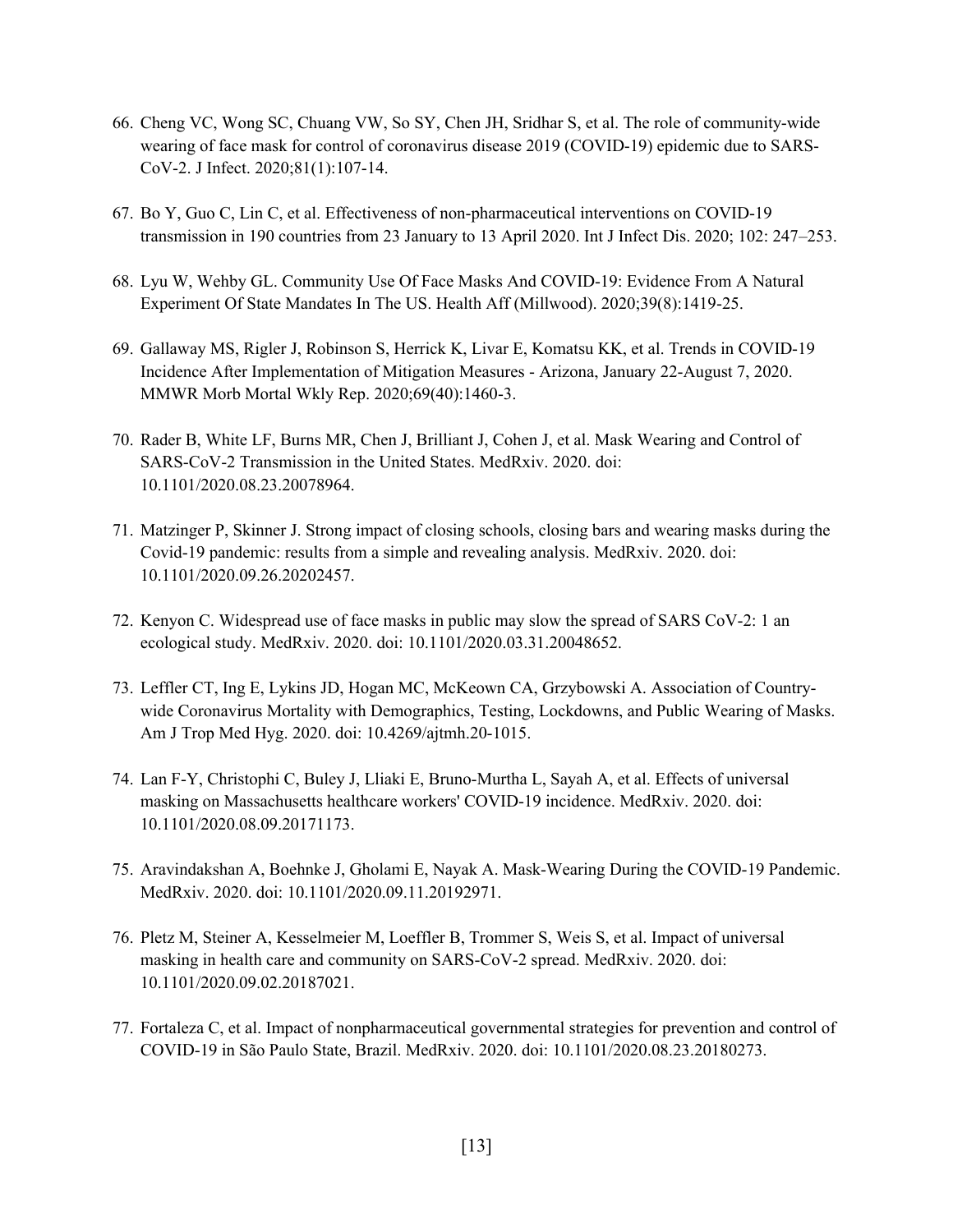- 78. Karaivanov A, Lu SE, Shigeoka H, Chen C, Pamplona S. Face Masks, Public Policies and Slowing the Spread of COVID-19: Evidence from Canada. MedRxiv. 2020. doi: 10.1101/2020.09.24.20201178.
- 79. Miyazawa D, Kaneko G. Face mask wearing rate predicts country's COVID-19 death rates: with supplementary state-by-state data in the United States. MedRxiv. 2020. doi: 10.1101/2020.06.22.20137745.
- 80. Mitze T, Kosfeld R, Rode J, Walde K. Face Masks Considerably Reduce Covid-19 Cases in Germany. MedRxiv. 2020. doi: 10.1101/2020.06.21.20128181.
- 81. Maloney M, Rhodes N, Yarnold P. Mask mandates can limit COVID spread: Quantitative assessment of month-over-month effectiveness of governmental policies in reducing the number of new COVID-19 cases in 37 US States and the District of Columbia. MedRxiv. 2020. doi: 10.1101/2020.10.06.20208033.
- 82. Sruthi C, Biswal M, Saraswat B, Joshi H, Prakash M. How Policies on Restaurants, Bars, Nightclubs, Masks, Schools, and Travel Influenced Swiss COVID-19 Reproduction Ratios. MedRxiv. 2020. doi: 10.1101/2020.10.11.20210641.
- 83. Shacham e, Scroggins S, Ellis M, Garza A. Association of County-Wide Mask Ordinances with Reductions in Daily CoVID-19 Incident Case Growth in a Midwestern Region Over 12 Weeks. MedRxiv. 2020. doi: 10.1101/2020.10.28.20221705.
- 84. Chernozhukov V, Kasahara H, Schrimpf P. Causal Impact of Masks, Policies, Behavior on Early Covid-19 Pandemic in the U.S. J Econom. 2020. doi: 10.1016/j.jeconom.2020.09.003.
- 85. Research GS. Face Masks and GDP. 2020. (https://www.goldmansachs.com/insights/pages/facemasks-and-gdp.html accessed 21 November 2020).
- 86. Scott N, Saul A, Spelman T, Stoove M, Pedrana A, Saeri A. The introduction of a mandatory mask policy was associated with significantly reduced COVID-19 cases in a major metropolitan city. 2020. (Available at SSRN:http://dx.doi.org/10.2139/ssrn.3714648 accessed 29 November 2020).
- 87. Morgenstern H. Ecologic studies in epidemiology: concepts, principles, and methods. Annu Rev Public Health. 1995;16:61-81.
- 88. Piantadosi S, Byar DP, Green SB. The ecological fallacy. Am J Epidemiol. 1988;127(5):893-904.
- 89. Clifford GD, Long WJ, Moody GB, Szolovits P. Robust parameter extraction for decision support using multimodal intensive care data. Philos Trans A Math Phys Eng Sci. 2009 Jan 28; 367(1887): 411–429.